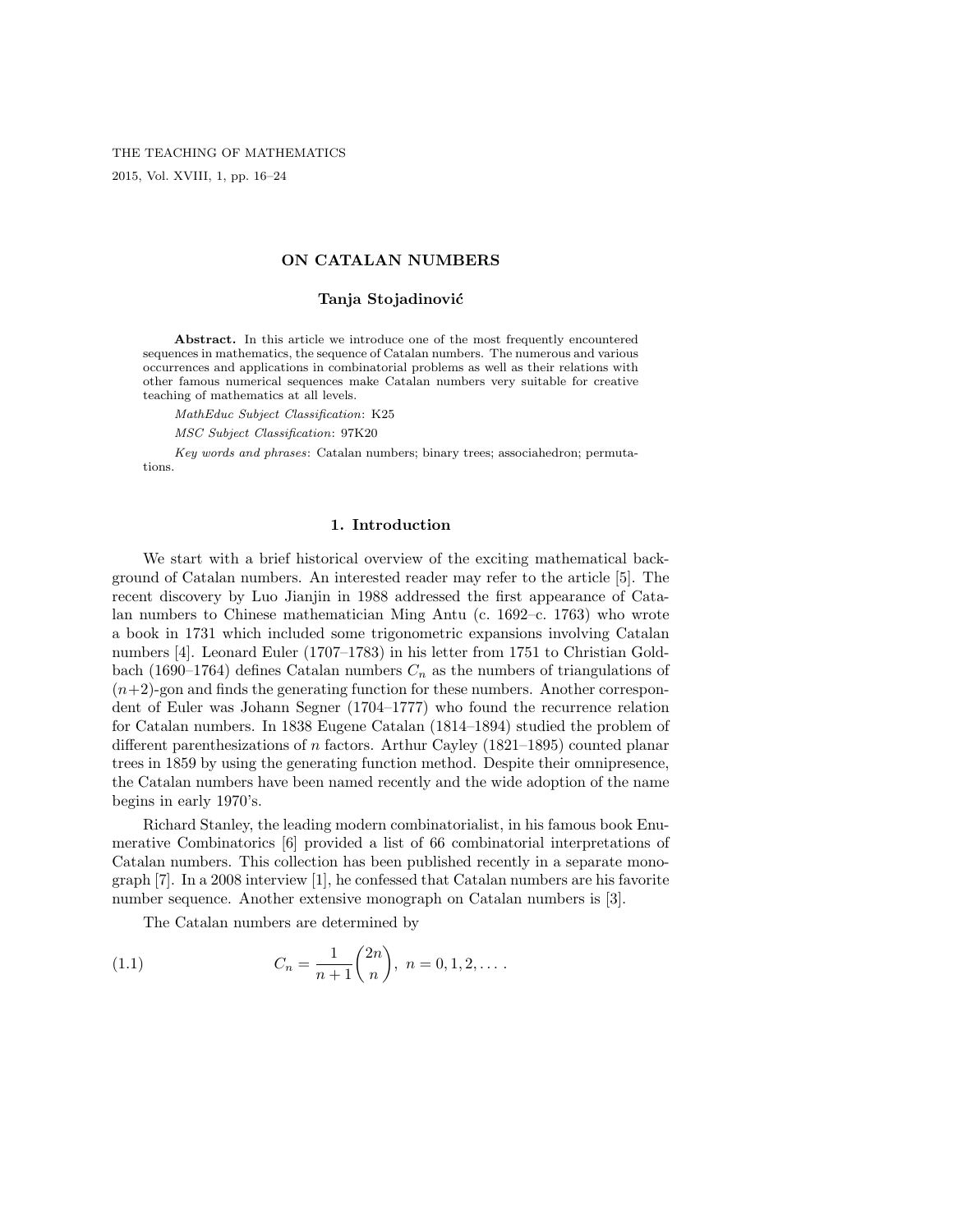The first members of the sequence  $\{C_n\}_{n\geq 0}$  are

 $1, 1, 2, 5, 14, 42, 132, 429, 1430, 4869, 16796, 58786, 208012, \ldots$ 

The Catalan sequence is numbered by A000108 in the Neil Sloan's On-Line Encyclopedia of Integer Sequences (OEIS) as probably its longest entry.

In this paper we present the major combinatorial interpretations of Catalan numbers. The choice is arbitrary and depends on space and preference of the author. The paper is only an invitation to further study this subject and may serve as a starting point for own research. In Section 2 we count binary trees and derive the major number theoretic properties. We show the relation of Catalan numbers to Fibonacci sequence and Chebyshev polynomials. In Section 3 we count binary terms and introduce Tamari order on the set of binary trees. We introduce the special convex polytope called associahedron whose vertices are Catalan objects. Section 4 includes more examples on combinatorial counting: triangulations of convex polygon, upper-diagonal walking and ballot problem and pattern avoiding problems for permutations.

### 2. Binary trees and number theoretic properties

In Graph Theory, a tree is a simple graph with no cycles. The nodes of a tree which are incident to a unique edge are called leaves, the remaining nodes are called internal nodes. The rooted tree is a tree with a distinguished node called the root. Any rooted tree gives a partial order on the set of nodes by  $u \leq v$  if u lies on the unique path from  $v$  to the root. A tree is called a full binary tree if all internal nodes including root have exactly two successors. A binary tree is a planar tree if it is embedded in the plane, so the ordering of the successors of the internal nodes are given from left to right. Let  $\mathcal T$  be the class of full planar rooted binary trees graded by the number of internal nodes  $\mathcal{T} = \bigsqcup_{n \in \mathbb{N}} \mathcal{T}_n$ . For the sake of shortness, we will simply call the elements  $T \in \mathcal{T}$  the binary trees. There is a binary operation  $\bullet$  on the set T that associates to any trees  $T_1$  and  $T_2$  the rooted tree  $\bullet(T_1, T_2)$  obtained by grafting the roots of  $T_1$  and  $T_2$  on a common new root. The grafting operation • is not commutative since it depends on the order of factors. The class  $\mathcal T$  may be defined recursively by

- (i)  $\mathcal{T}_0 = \{\bullet\}$
- (ii) If  $T_1 \in \mathcal{T}_{n_1}$  and  $T_2 \in \mathcal{T}_{n_2}$  then  $\bullet(T_1, T_2) \in \mathcal{T}_{n_1+n_2+1}$ .

Define the generating function

$$
C(x) = \sum_{T \in \mathcal{T}} x^{|T|}.
$$

Since for  $n \geq 1$  any binary tree  $T \in \mathcal{T}_n$  is of the form  $T = \bullet(T_1, T_2)$ , we have

$$
\sum_{T \in \mathcal{T}} x^{|T|} = 1 + \sum_{T_1, T_2 \in \mathcal{T}} x^{|\bullet(T_1, T_2)|} = 1 + x \sum_{T_1 \in \mathcal{T}} x^{|T_1|} \sum_{T_2 \in \mathcal{T}} x^{|T_2|}.
$$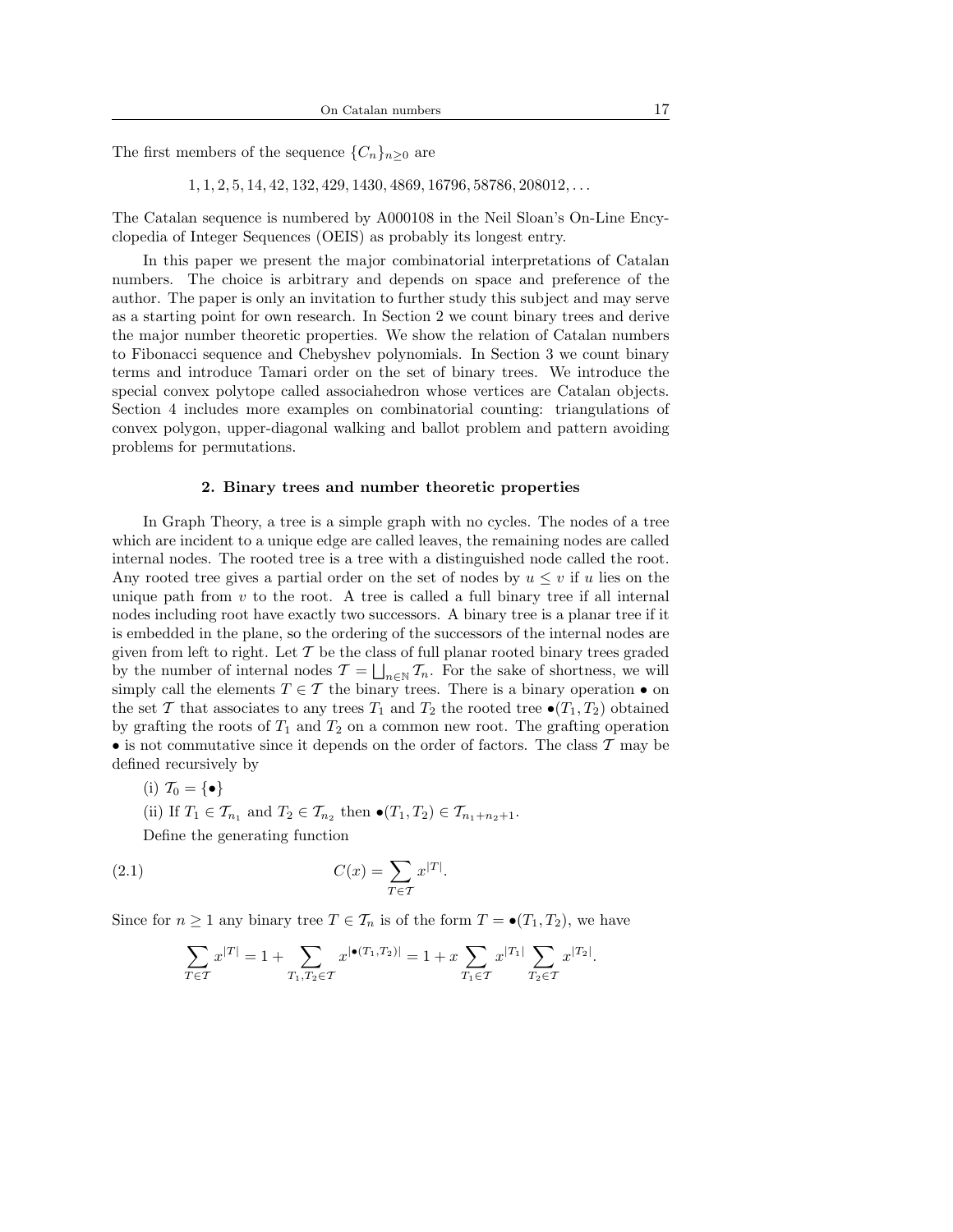$$
T_0 = \{\cdot\}
$$
  

$$
T_1 = \{\ \land\}
$$
  

$$
T_2 = \{\ \land\ \cdot\ \land\ \}
$$
  

$$
T_3 = \{\ \land\ \cdot\ \land\ \cdot\ \land\ \cdot\ \land\ \cdot\ \land\ \cdot\ \}
$$

Fig. 1. Binary trees with  $n\leq 3$  internal nodes

Therefore, the function  $C(x)$  satisfies functional relation

(2.2) 
$$
C(x) = 1 + xC(x)^2.
$$

Consequently, since  $C(0) = 0$ , we obtain

$$
C(x) = \frac{1 - \sqrt{1 - 4x}}{2x}.
$$

The expansion of the square root term into a power series gives

$$
C(x) = \frac{1}{2x} \left[ 1 - \sum_{n=0}^{\infty} {1/2 \choose n} (-4x)^n \right],
$$

which by a simple calculation leads to

$$
C(x) = \sum_{n=0}^{\infty} \frac{1}{n+1} \binom{2n}{n} x^n
$$

.

According to (2.1), we obtain that the numbers  $C_n = |\mathcal{T}_n|$  of binary trees  $T \in \mathcal{T}_n$ are Catalan numbers (1.1).

From the functional relation (2.2) and Cauchy product formula for power series, we obtain

$$
\sum_{n=0}^{\infty} C_n x^n = 1 + \sum_{n=0}^{\infty} \left( \sum_{i+j=n} C_i C_j \right) x^{n+1},
$$

which implies the recurrence relation for Catalan numbers

(2.3) 
$$
C_n = \sum_{i=0}^{n-1} C_i C_{n-i-1}, \ C_0 = C_1 = 1.
$$

Let  $L_n$  be a path graph on n nodes, see Figure 2. Define the adjacency matrix  $A_n = (a_{i,j})_{n \times n}$  by  $a_{i,j} = 1$  if  $(i,j)$  is the edge of  $L_n$ , and  $a_{i,j} = 0$  otherwise. Let  $q_n(u)$  be the characteristic polynomial

$$
q_n(u) = \det(uE - A).
$$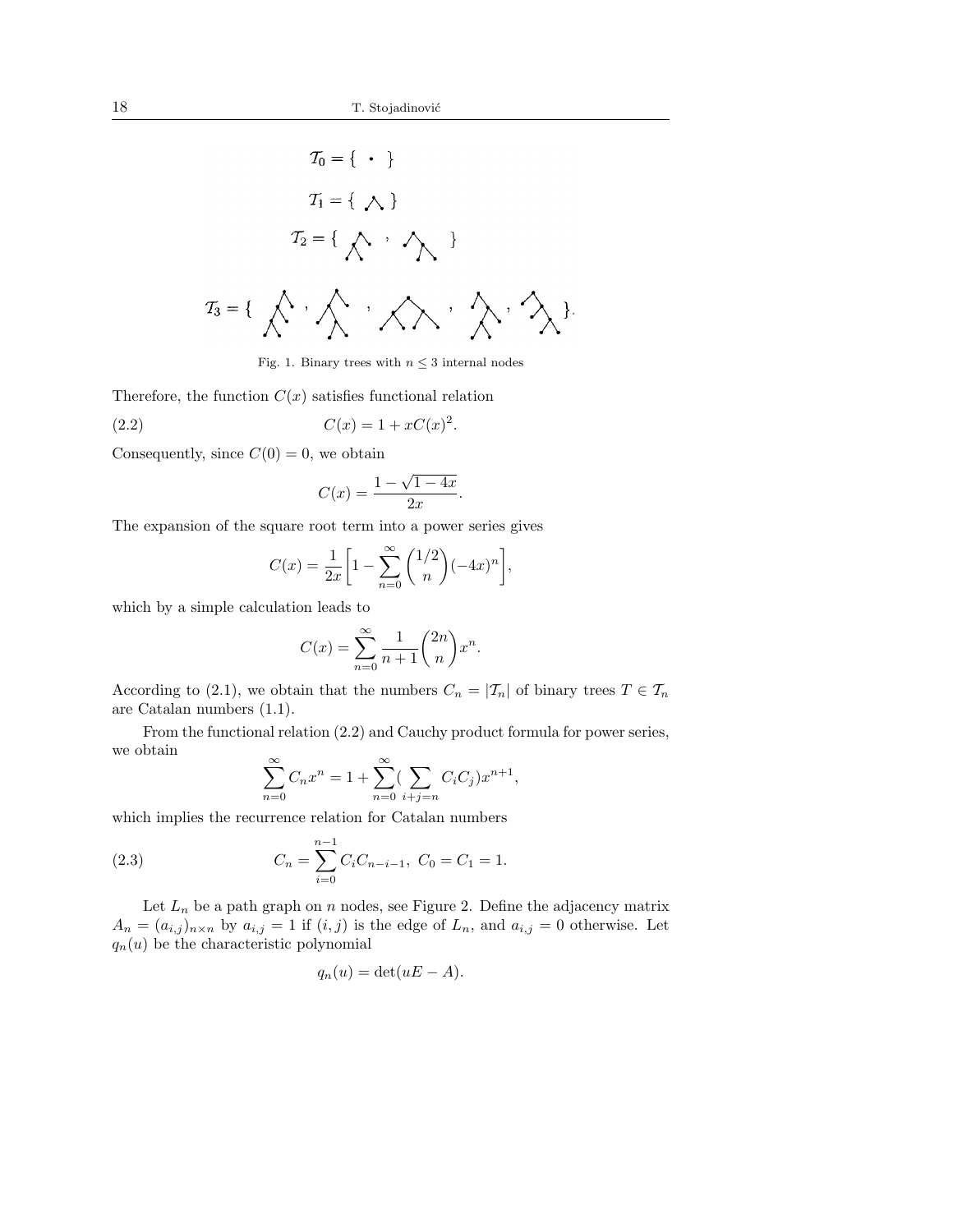$n-1$  n  $\mathbf{1}$  $\overline{2}$ 3



By expanding the determinant on elements of the first row we obtain

$$
q_{n+1}(u) = uq_n(u) - q_{n-1}(u), \ q_0(u) = 1, \ q_1(u) = u.
$$

The substitution  $U_n(u) = q_n(2u)$  leads to

$$
U_{n+1}(u) = 2uU_n(u) - U_{n-1}(u), \ U_0(u) = 1, \ U_1(u) = 2u,
$$

which is exactly the recurrence relation satisfied by Chebyshev polynomials of the second kind, which are defined as

$$
U_n(\cos \theta) = \frac{\sin((n+1)\theta)}{\sin \theta}.
$$

Define the generating function  $G(u, v) = \sum_{n=0}^{\infty} q_n(u)v^n$ . By using the recurrence relation for  $q_n(u)$  and summing up, we obtain

$$
G(u,v) = \frac{1}{1 - uv + v^2}.
$$

On the other hand, by rewriting the equation (2.2) in the form

$$
C(x) = \frac{1}{1 - xC(x)},
$$

and iterating this identity, we get the continued fraction expansion

$$
C(x) = \frac{1}{1 - \frac{x}{1 - \frac{x}{1 - \frac{x}{1 - \dots}}}}.
$$

The convergents to this continued fraction are defined recursively

$$
P_1(x) = 1
$$
,  $P_n(x) = \frac{1}{1 - xP_{n-1}(x)}$ ,  $n \ge 1$ .

Suppose we have  $P_n(x) = \frac{p_{n-1}(x)}{p_n(x)}$  for some sequence of polynomials  $p_n(x)$ , which therefore satisfies

$$
p_{n+1}(x) = p_n(x) - x p_{n-1}(x), \ p_0(x) = p_1(x) = 1.
$$

In particular, for  $x = -1$ , we obtain that  $F_n = p_n(-1)$  is the Fibonacci sequence and that  $\frac{F_{n-1}}{F_n}$  are convergents to continued fraction expansion of the golden ratio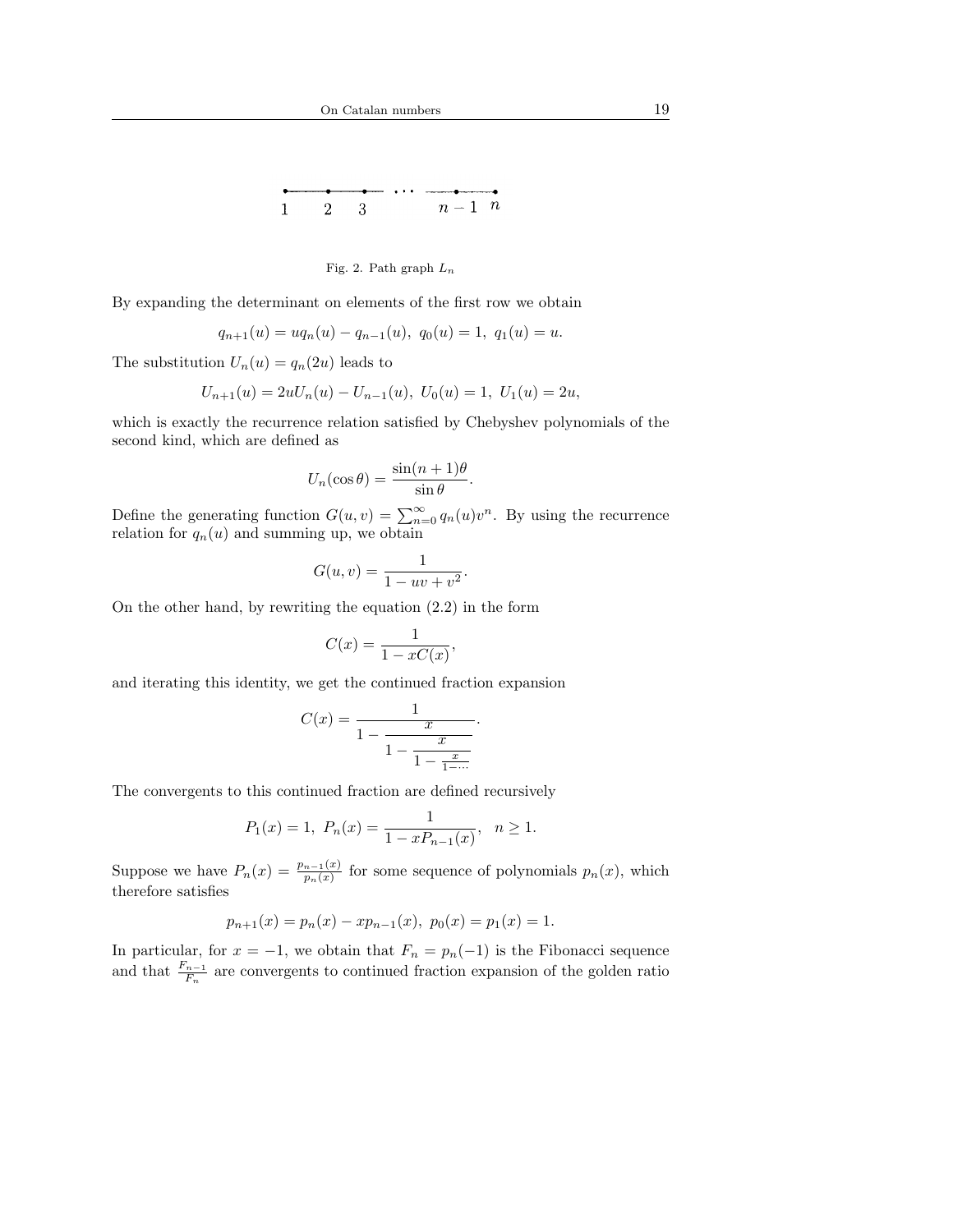$\phi = C(-1) = \frac{1+\sqrt{5}}{2}$ . Summing up the generating function  $F(x, y) = \sum_{n=0}^{\infty} p_n(x) y^n$ by using the recurrence relation for  $p_n(x)$  we get

$$
F(x, y) = \frac{1}{1 - y + xy^2}.
$$

The substitution of variables  $x = 1/u^2$ ,  $y = uv$  gives  $F(1/u^2, uv) = G(u, v)$ , which implies

$$
q_n(u) = u^n p_n\left(\frac{1}{u^2}\right).
$$

This identity relates Catalan numbers and Chebyshev polynomials.

# 3. Binary terms and associahedron

The set of binary terms **T** on a set of variables  $X = \{x_1, x_2, x_3, \dots\}$  and a binary function symbol  $\cdot$ , is recursively defined:

- (i) every variable is a term  $X \subset \mathbf{T}$
- (ii) if  $t_1, t_2 \in \mathbf{T}$  then  $(t_1 \cdot t_2) \in \mathbf{T}$ .

The length of a term  $t \in \mathbf{T}_n$  is the number n of appearances of the functional symbol in the expression of  $t$ . There is a well known bijection between binary trees with  $n$  internal nodes and binary terms of the length  $n$  obtained by parenthesizing the string  $x_1 \cdot x_2 \cdots x_n \cdot x_{n+1}$ . To each internal node associate the binary function symbol. The  $n+1$  leaves of T are ordered rightward, so to the  $i<sup>th</sup>$  leaf associate the variable  $x_i$  for any  $i = 1, 2, \ldots, n + 1$ , see Figure 3.



 $(x_1 \cdot x_2) \cdot ((x_3 \cdot (x_4 \cdot x_5)) \cdot x_6)$ 

Fig. 3. Binary tree and the corresponding binary term

A grupoid is a set G with a binary operation  $\ast: G \times G \to G$ . Assigning values to variables  $e: X \to G$  gives rise to a valuation map on terms  $\tilde{e}: \mathbf{T} \to G$ . If the operation  $*$  is associative,  $(a * b) * c = a * (b * c)$ , for any  $a, b, c \in G$ , then all terms corresponding to the trees of the same size have the same value.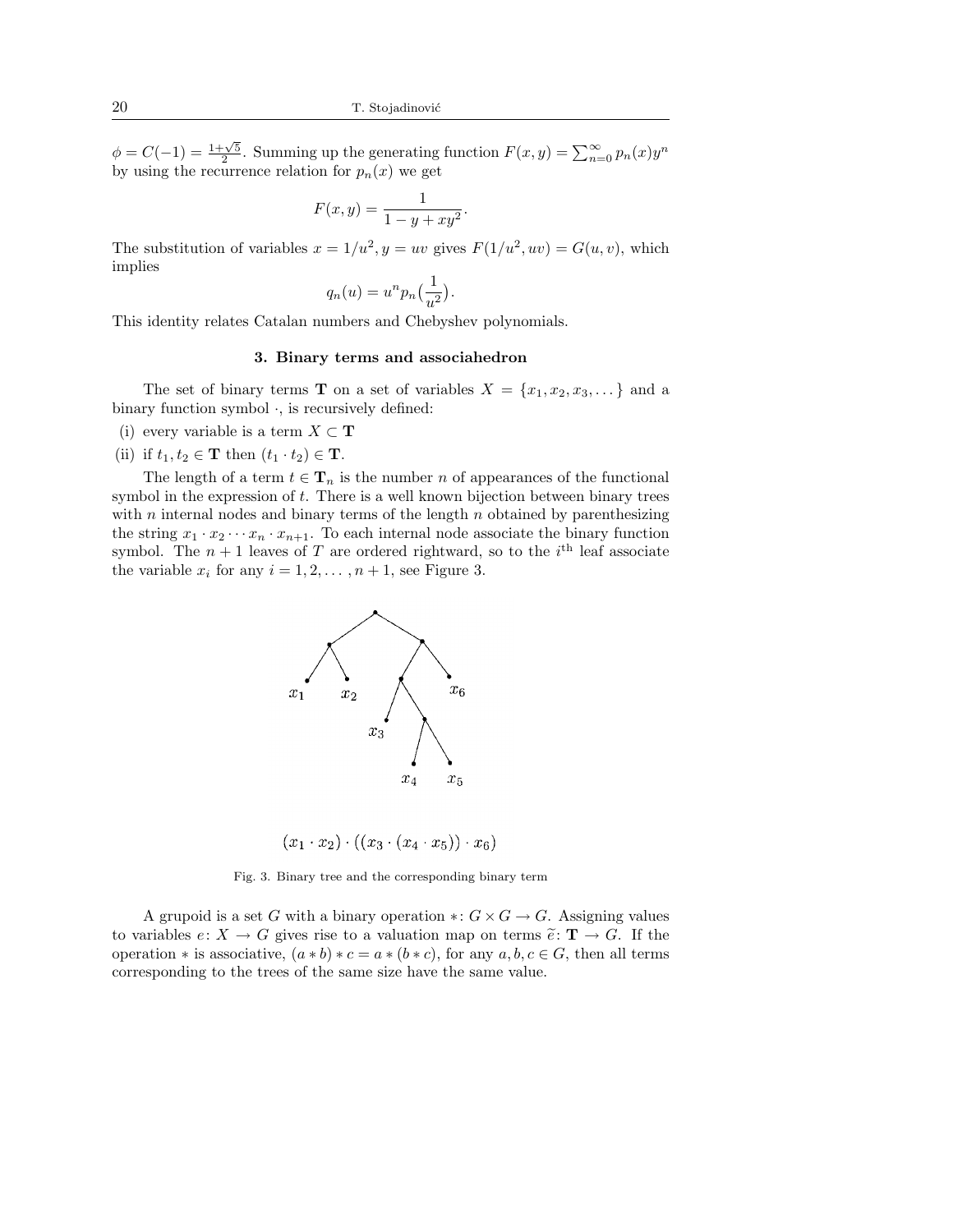There is a natural partial order on the set  $\mathbf{T}_n$  induced by the relation  $(x \cdot y) \cdot z \leq$  $x \cdot (y \cdot z)$ . We define  $t_1 \leq t_2$  if and only if term  $t_2$  may be obtained from term  $t_1$  by only rightward application of associativity law. Note that this is also an ordering of binary trees by correspondence to binary terms. In Figure 4 is presented the partially ordered set of terms on four variables.



Fig. 4. Tamari lattice  $T_3$ 

Polytopes are high dimensional analogues of polyhedra. A convex polytope P in  $\mathbb{R}^n$  is a convex hull  $P = \text{Conv}\{a_1, \dots, a_m\}$  of a finite set of points  $a_1, \dots, a_m \in \mathbb{R}^n$ . A dimension of  $P$  is its affine dimension. A supporting hyperplane of the polytope P is an affine hyperplane H such that  $H \cap P$  is nonempty and P is contained in one of the half-spaces determined by  $H$ . The intersections of P with supporting hyperplanes are called faces of P. The set of faces is ordered by inclusion. Each face of P, in itself, is a polytope of lower dimension. Vertices are zero-dimensional faces, edges are one-dimensional faces and faces of codimension one are called facets. The graph  $G(P)$  of polytope is its one-dimensional skeleton, i.e. the union of vertices and edges of P. The simplest polytopes are the simplex  $\Delta^{n-1}$  and the cube  $I^{n-1}$ . The simplex is realized as the convex hull  $\Delta^{n-1} = \text{Conv}\{e_1, e_2, \ldots, e_n\}$ , where  $e_i$  is the  $i$ <sup>th</sup> coordinate vector in  $\mathbb{R}^n$  and the cube  $I^{n-1}$  is the convex hull of the indicator vectors  $e_S \in \{0,1\}^{n-1}$  of subsets  $S \subset \{1,2,\ldots,n-1\}$ . Hence, the numbers of vertices are  $f_0(\Delta^{n-1}) = n$  and  $f_0(I^{n-1}) = 2^{n-1}$ . Any face of the simplex  $F_S \subset \Delta^{n-1}$  is encoded by the subset  $S \subset \{e_1, \ldots, e_n\}$ . Thus the face lattice of the simplex  $\Delta^{n-1}$  is a Boolean algebra  $B_n$  on the *n*-element set.

The overview of Catalan numbers would not be complete without the associahedron, which is a convex polytope whose vertices enumerate Catalan objects. The first appearance of the associahedron was in 1963, when James Stasheff, while he was studying the homotopy of loop spaces, constructed a cell complex whose vertices correspond to the binary terms of the length  $n - 1$ . This cell complex turns out to be a boundary complex of a convex polytope  $As^{n-1}$  which is called Stasheff's polytope or the associahedron. Since the vertices of  $As<sup>n-1</sup>$  correspond to the binary terms, i.e. to the binary trees, it follows that the number of vertices  $f_0(As^{n-1}) = C_n$  is the Catalan number.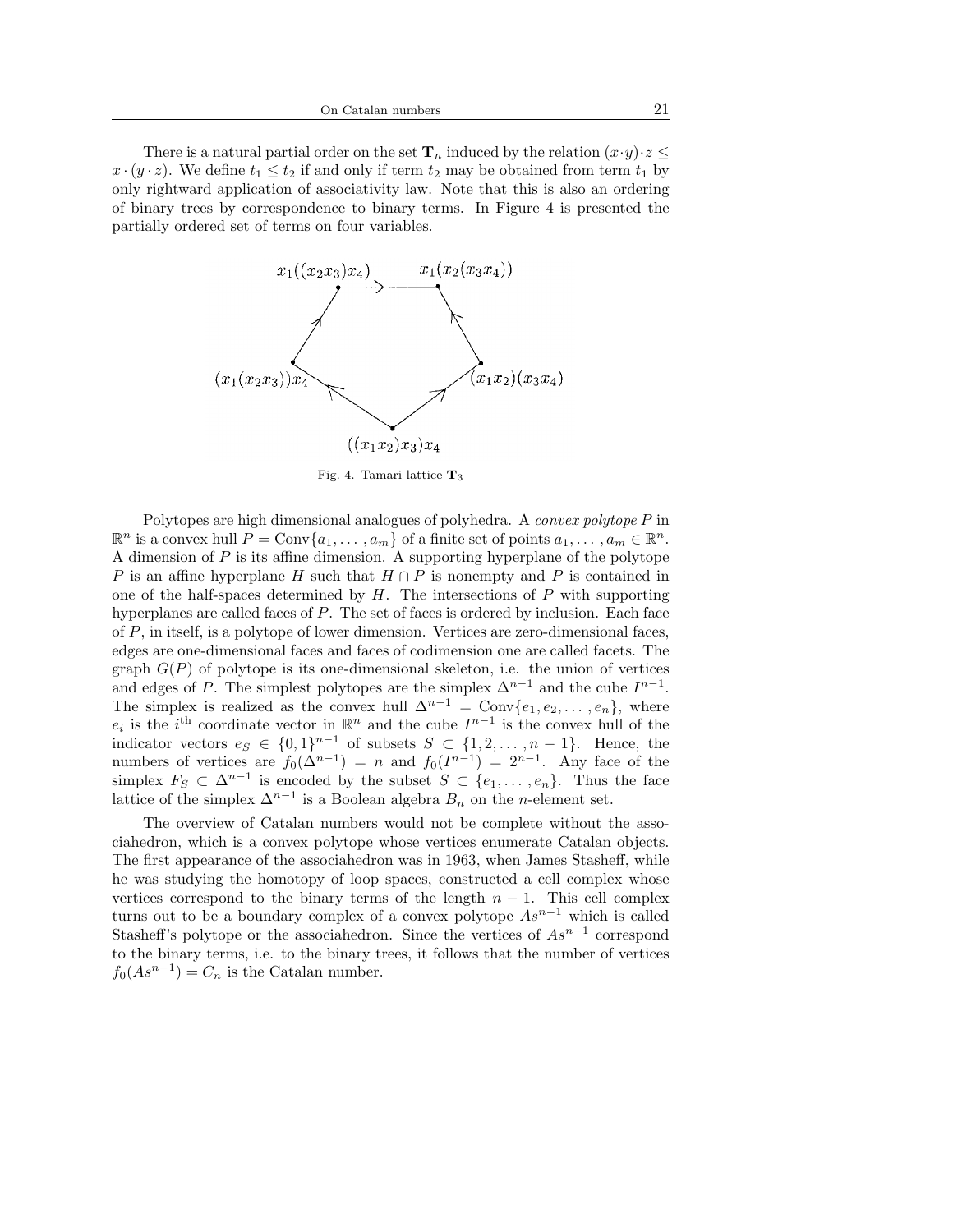

Fig. 5. Associahedron  $As^3$ 

The easiest way to realize the associahedron  $As^{n-1}$  is by truncations of faces of the simplex  $\Delta^{n-1}$ . We start with the path graph  $L_n$  on n nodes and write sets S of vertices such that the induced subgraphs are connected. Then we perform truncations in a direct order on faces of  $\Delta^{n-1}$  which correspond to complements  $S<sup>c</sup>$ . For example, if  $n = 4$  and  $L_4$  is the path with edges  $\{12, 23, 34\}$ , we perform truncations on faces {1, 4, 12, 14, 34, 123, 124, 134, 234}, see Figure 5.

#### 4. More combinatorial counting

In this section we present the three most known enumeration problems related to Catalan numbers.

## 4.1. Triangulations of a convex polygon

Catalan numbers first occurred in Euler's problem from 1751: given a convex  $(n + 2)$ -gon, find all different ways to divide it into triangles by nonintersecting diagonals.

To any such triangulation we can associate a planar binary tree in a unique way, such that triangles correspond to the internal vertices and edges of triangulations correspond to the edges of the three. It remains to choose the distinguished edge of polygon which determines the root. This also uniquely associates the binary term on  $(n + 1)$  variables to the triangulation of  $(n + 2)$ -gon.

# 4.2. Upper-diagonal walking or Ballot problem or Dyck words

The ballot problem is introduced in 1887 by Joseph Bertrand (1822–1900): in an election where two candidates receive the same number of votes, what is the number of different possible voting so that the first candidate never has fewer votes than the second candidate.

This problem is also known as a upper-diagonal walking: given a  $n \times n$ -tableau on which we can walk only rightwards and upwards, what is the number of allowed paths from the initial position  $(0, 0)$  to the final position  $(n, n)$ . A path is allowed if it is above the main diagonal. It is obvious that a unique allowed path could be associated to each voting order and that it is equivalent to making a word consisting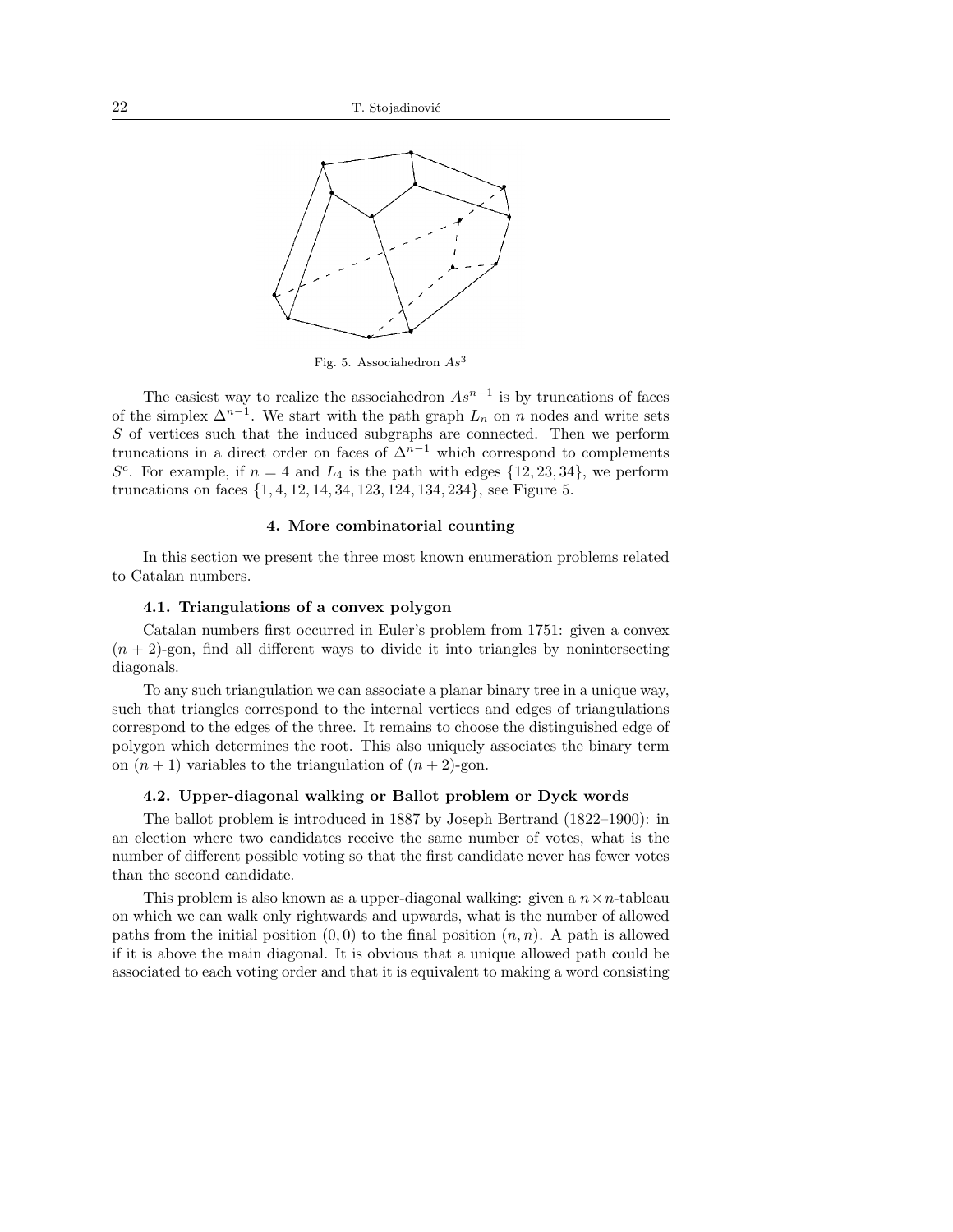

 $x_1((x_2(x_3x_4))x_5)$ 

Fig. 6. Triangulation of a hexagon and the corresponding tree

of  $n$  letters  $A$  and  $n$  letters  $B$  such that no initial segment of the word has more B's than A's. These words are called Dyck words and may also be interpreted as possible ways of correctly matching pairs of parentheses if  $A = ($  and  $B =)$ , see Figure 7.



$$
ABAABBAB=()(())()
$$

Fig. 7. The allowed path and the corresponding Dyck word

Let us construct the set  $S \,=\, \cup_{n\geq 0} S_n$  of Dyck words recursively, where  $S_n$ contains words of length n:

- $\Diamond S_0 = \{\}$
- $\Diamond$  If  $x \in S_{n-1}$ , then  $(x) \in S_n$
- $\Diamond$  If  $x \in S_i$  and  $y \in S_j$ , then  $(xy) \in S_{i+j+1}$ .